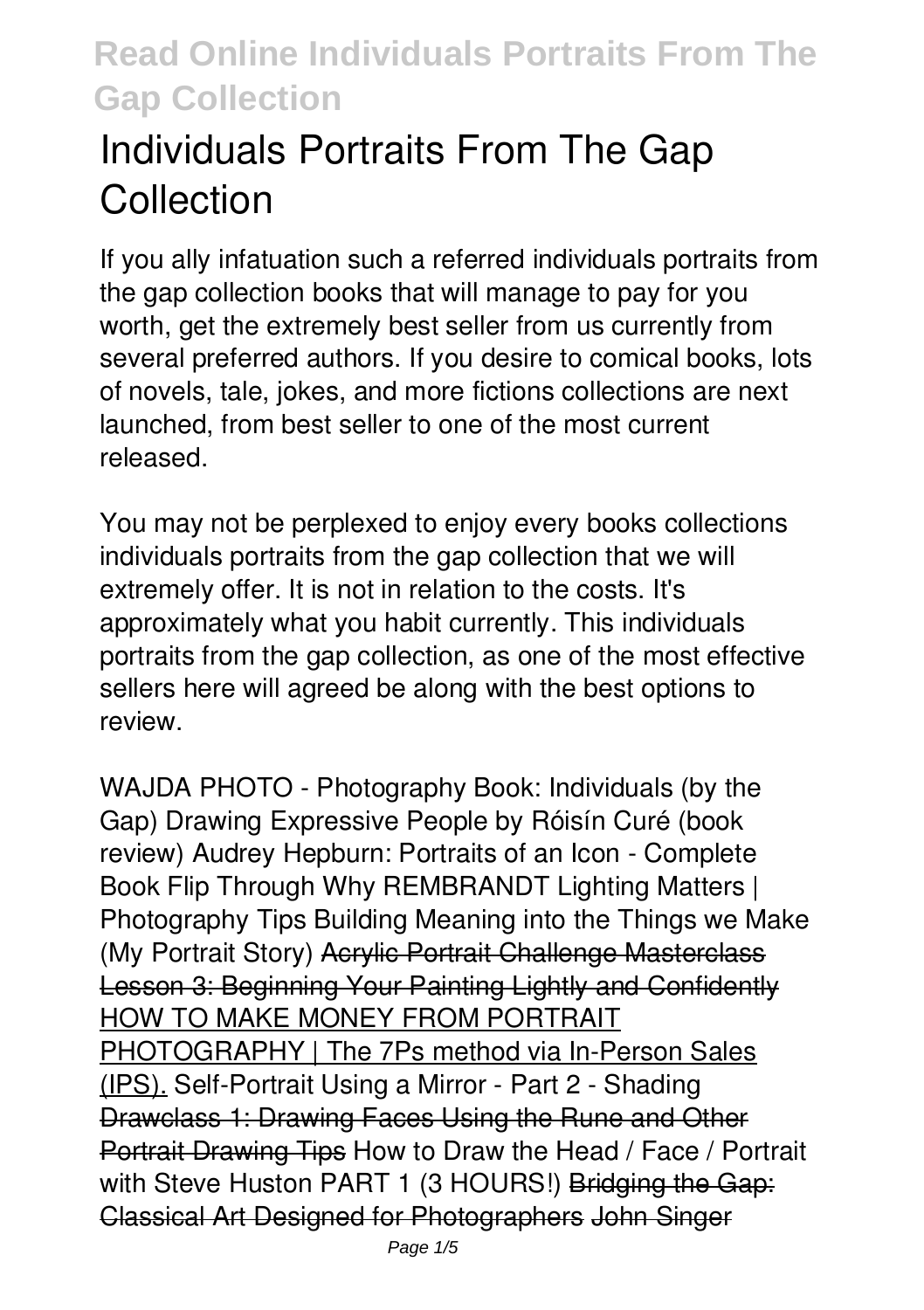Sargent: Portraits in Charcoal **Sculpting Timelapse - HEAD MODELING (tutorial)** My Minimalist Street Photography Setup (feat. Ricoh GR3) 35mm vs 50mm for Travel Photography *Shooting Portraits with One Speedlight* Worst ever painting technique. Don't paint like this!! DDPAINTING A PORTRAIT in Oils - My favourite Techniques Rembrandt Lighting For Male Portraits Robert Bodem Portrait Sculpting / Modeling Demo \u0026 Artist Q\u0026A **Live day 63 with Eric Rhoads, publisher. Today: sky painting.** Laws of Light: 5 Portrait Lighting Setups Lecture on DiTomaso's American Non-Dilemma and David Wellman's Portraits of White Racism The Pumpkin Plan - Speech by Mike Michalowicz How to Draw Comic Book Portraits! How to Paint More COLORFUL Watercolors | Loose Portrait How to Sculpt a Portrait in Clay 35mm vs 50mm vs 85mm Lens Comparison for Portrait Photography Johanne Mangi IThe Fine Art of Painting Dog Portraits" \*\*FREE OIL LESSON VIEWING\*\* *Behind the Scenes: 35mm Film Portrait Photography Beginner Tutorial Individuals Portraits From The Gap* See the stars as you never have before in 250 of the greatest celebrity portraits from renowned Gap advertising campaigns, taken by eminent photographers including Annie Leibovitz and Herb Ritts. Virtually every icon from every artistic field has sat for a Gap ad: BB King, Willie Nelson, Reese Witherspoon, Louis Armstrong, Heather Graham, Jeremy Irons, Miles Davis and Oliver Stone to name a few.

*Individuals: Portraits from the Gap Collection: The Gap ...* Individuals: Portraits from the Gap Collection. Aimed at celebrity followers and Gap lovers. This work contains 250 of the celebrity portraits from renowned Gap advertising campaigns, taken by eminent photographers including Annie Leibovitz and Herb Ritts.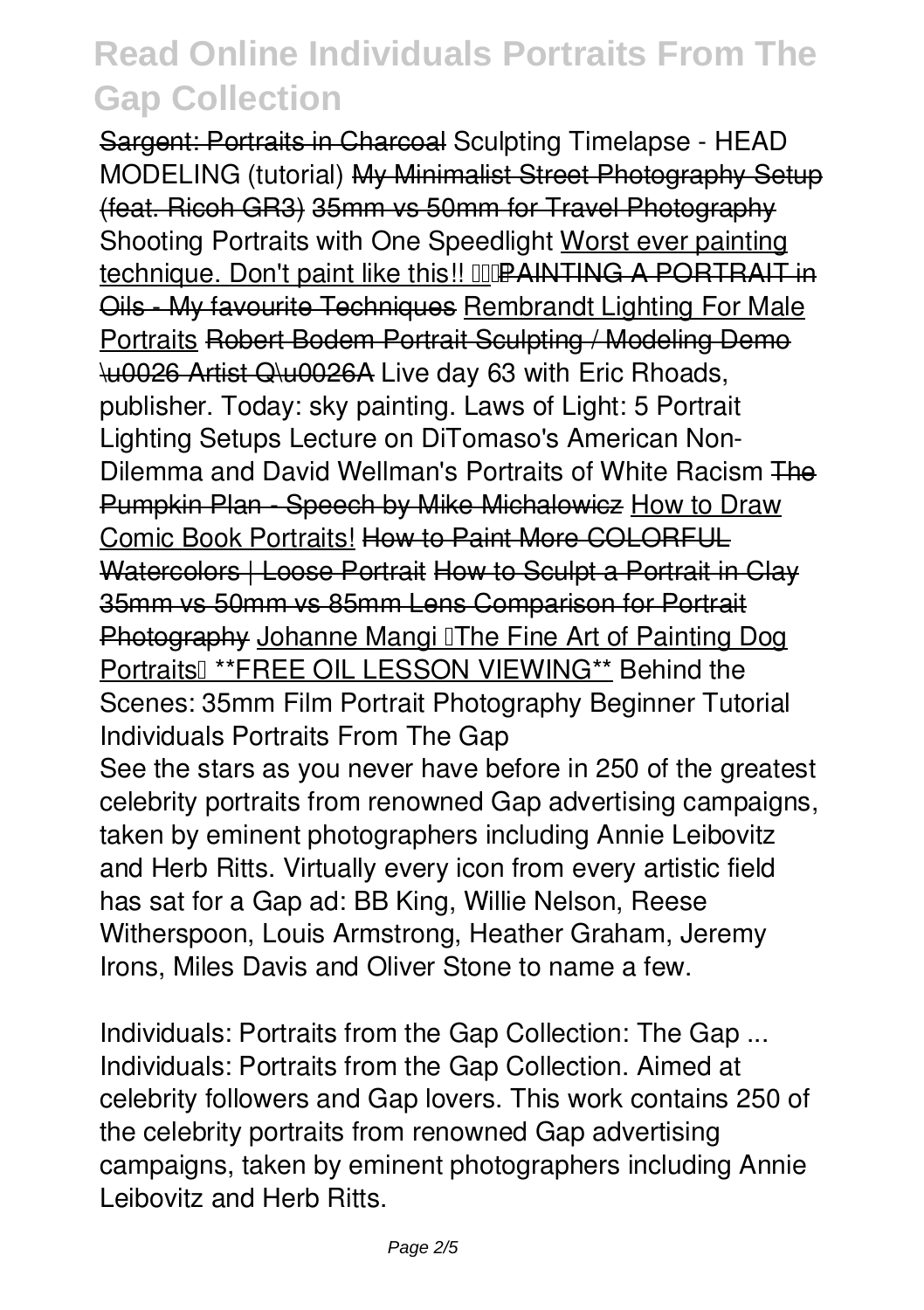*Individuals: Portraits from the Gap Collection by Gap* See the stars as you never have before in 250 of the greatest celebrity portraits from renowned Gap advertising campaigns, taken by eminent photographers including Annie Leibovitz and Herb Ritts....

*Individuals: Portraits from the Gap Collection - GAP, Inc ...* 1086 slideInRight 0.6 10.0. Gap is famous for its advertisements featuring portraits of celebrity artists and performers by A-list photographers like Annie Leibovitz, Herb Ritts, and Michel Comte. In 2005, Trey Laird, then the creative director at Gap, came to Melcher Media with the idea to memorialize this collection of iconic images. Gap wanted to celebrate a body of work more than two decades in the making and filled with some of the most memorable images ever created of stars like Sarah ...

*Melcher Media » Individuals: Portraits from the Gap Collection*

AbeBooks.com: Individuals: Portraits from the Gap Collection (9781595910158) and a great selection of similar New, Used and Collectible Books available now at great prices.

*9781595910158: Individuals: Portraits from the Gap ...* Individuals Portraits from the Gap Collection (Gap) by Gap ISBN 13: 9781595910158 ISBN 10: 1595910158 Unknown; New York: DK ADULT, October 30, 2006; ISBN-13: 978-1595910158

*9781595910158 - Individuals Portraits from the Gap ...* GAP Individuals Portraits From The Gap Collection. Shipped with USPS Media Mail.

*New GAP Individuals Portraits From The Gap Collection |* Page 3/5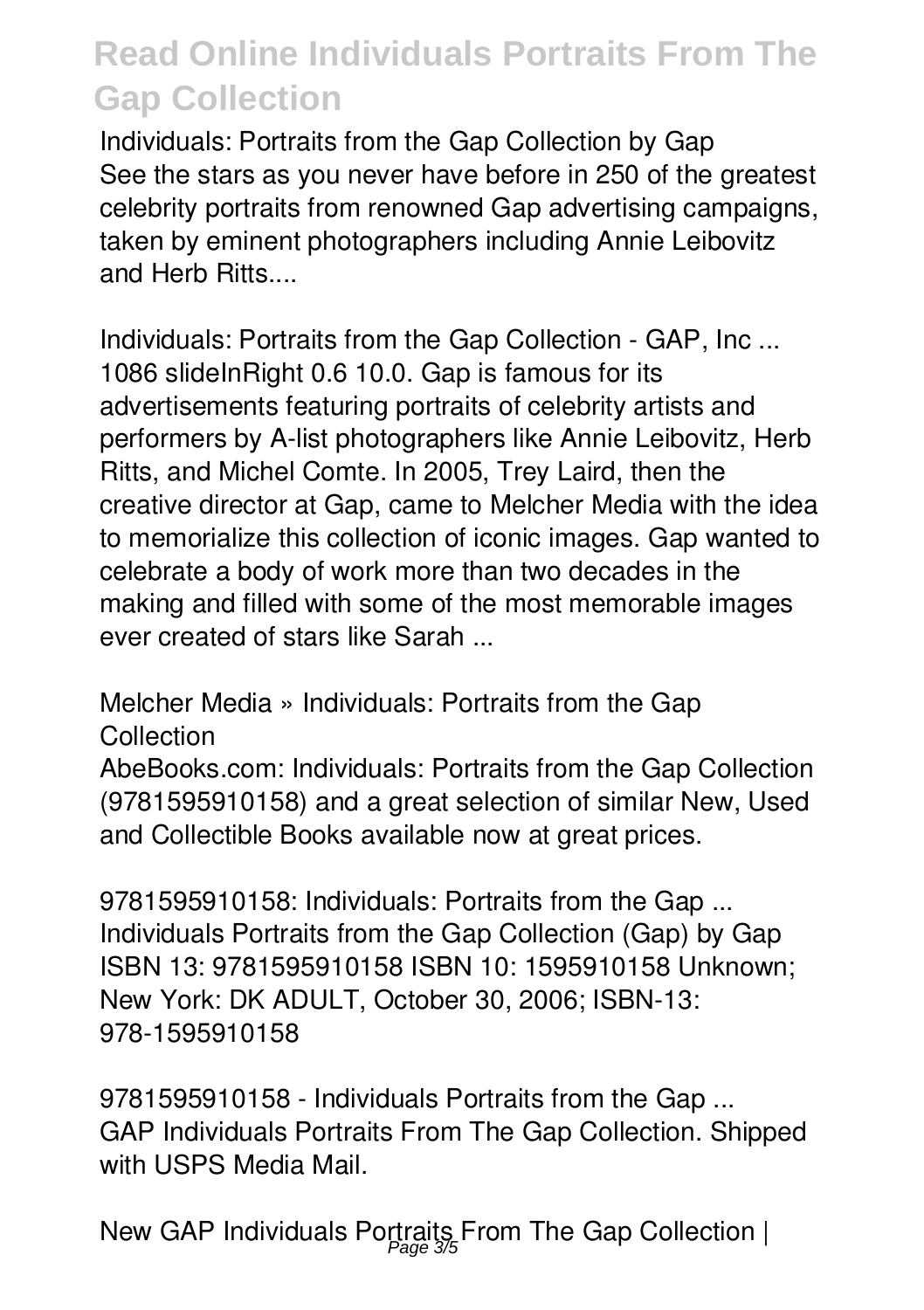#### *eBay*

Gap has been drawing us in with such simple, great quality photos for more than thirty years. What a great way to remeber all of them. So many people from so many walks of life. This book includes essays from some surprising people and a cd with some memorable music from the commercials.

*Amazon.com: Customer reviews: Individuals: Portraits from ...* The National Portrait Gallery's selection of twenty portraits from the portfolio explores Gap's perceptive choice of personalities, the range of leading photographers who contributed: Annie Leibovitz, Steven Meisel, Herb Ritts and Albert Watson, among them; and not least, Gap's canny realisation that fashion needs a face to appeal to the public.

*Individuals: 20 Portraits from the Gap collection ...* See the stars as you never have before in 250 of the greatest celebrity portraits from renowned Gap advertising campaigns, taken by eminent photographers including Annie Leibovitz and Herb Ritts. Virtually every icon from every artistic field has sat for a Gap ad: BB King, Willie Nelson, Reese Witherspoon, Louis Armstrong, Heather Graham, Jeremy Irons, Miles Davis and Oliver Stone to name a few.

*Individuals: Portraits from the Gap Collection: Amazon.co ...* Aimed at celebrity followers and Gap lovers. This work contains 250 of the celebrity portraits from renowned Gap advertising campaigns, taken by eminent photographers including Annie Leibovitz and Herb Ritts.

*Individuals : portraits from the Gap collection. (Book ...* GAP INDIVIDUALS "PORTRAITS FROM THE GAP COLLECTION"-2006-WILLIE NELSON. CONDITION: NEAR MINT TO MINT CONDITION for its age. MEASURES: 11 X